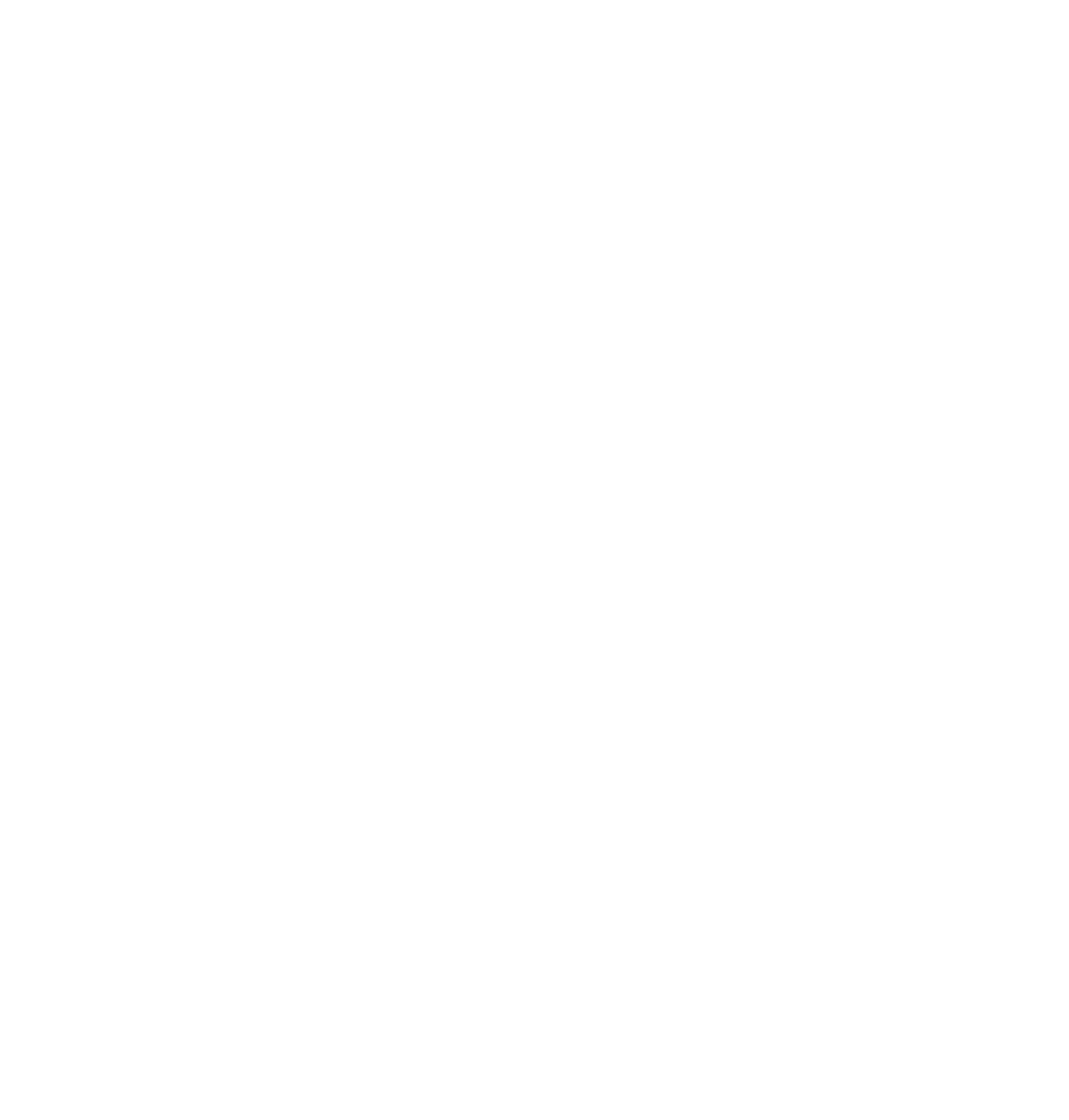#### **1. Biogas Overview**

*Biogas is a source of energy and can be utilized in several ways. The most common applications are as a cooking fuel in domestic or rural applications or converted to electricity for industrial scale plants.*

Biogas could however also be used for direct combustion to produce thermal energy in the form of hot water, steam raising, or space heating; but can also be upgraded to biomethane by extracting the methane and  $CO<sub>2</sub>$  from the biogas (both of which could become a source of income). The specific application of biogas is determined by the parameters of each individual project.

A biogas plant would not only be a source of renewable energy but will also make a significant contribution towards environmentally sustainable waste management, carbon mitigation and produce organic fertilizer as a waste product. The above is applicable to both small domestic scale digesters, as well as large industrial biogas plants.

#### **2. How is Biogas Produced?**

Biogas is produced when organic material decomposes in the absence of oxygen, referred to as anaerobic digestion (AD). During the AD process, bacteria digest the organic matter and generates biogas as a waste product. In the process between 30% - 60% of the digestible solids are effectively converted to biogas. AD is a natural process and essentially replicates the human digestion system.

A typical biogas plant would consist of an airtight vessel (digester), which is fed continuously with prepared organic waste slurry. The AD process removes most of the harmful pathogens and the effluent (digestate) produced has the potential to be used as an organic fertilizer.

Industrial digesters are normally heated and equipped with some form of mixing mechanism, both of which improves the efficiency of the AD process. Heating and mixing do not normally occur on a small-scale installation due to the high associated running cost. Biogas produced at this scale is typically converted to electricity, used to generate thermal energy (hot water, steam, space heating) or upgraded to biomethane.

Figure 1 shows a diagrammatic layout of a typical industrial biogas plant which essentially consists of four components: feedstock preparation, the actual digester, biogas implementation and digestate management.

帀  $\overline{\mathbf{v}}$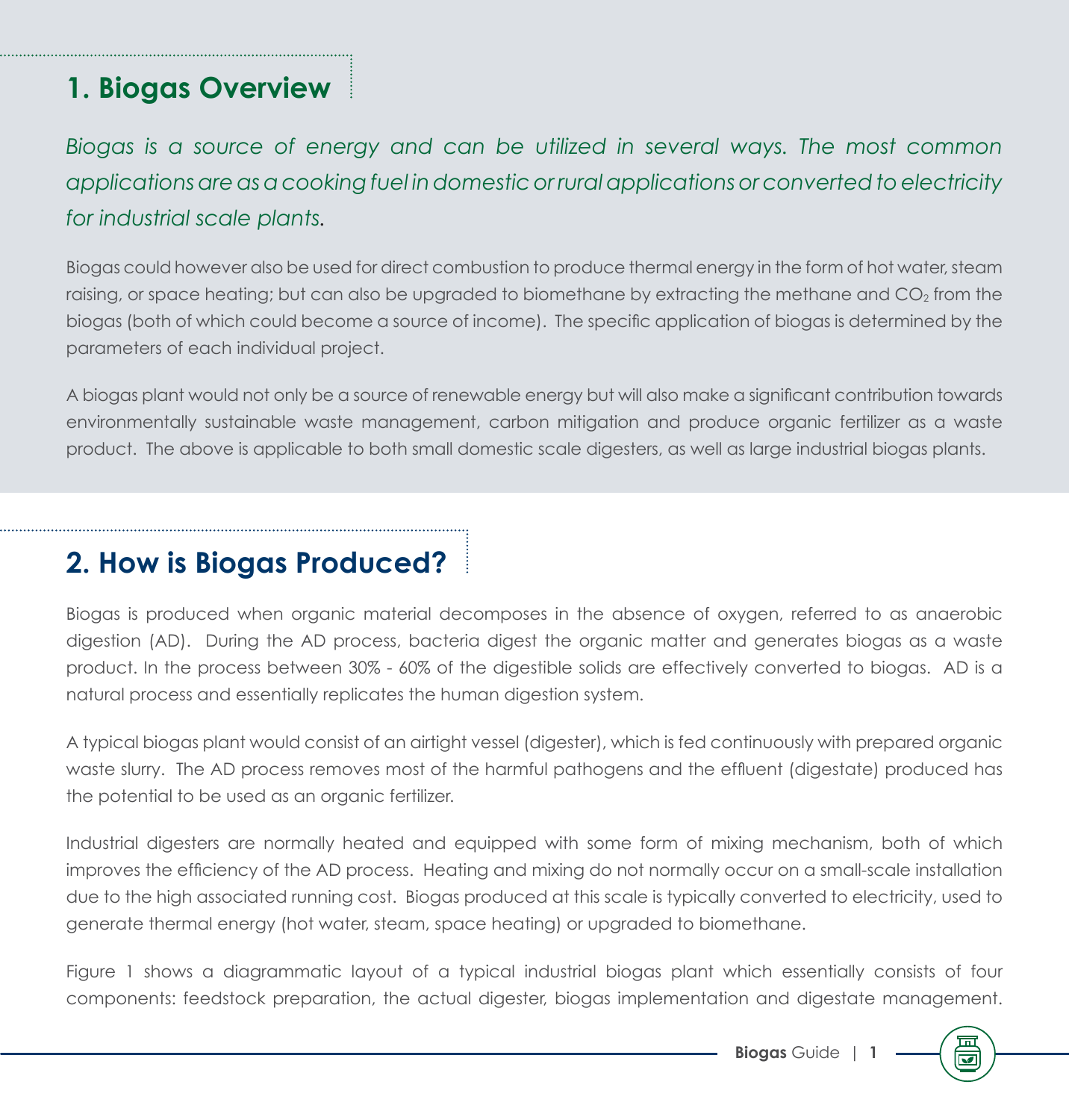All biogas plants will contain each of these four components, although the detail of each will be determined by factors such as type of feedstock, the chosen digester technology, what the biogas generated will be used for and how the digestate will be processed, stored, and disposed of.



Biogas consists predominantly of methane (CH4) and carbon dioxide  $(CO<sub>2</sub>)$ , with some additional trace gasses such as hydrogen sulphide, ammonia, water and other volatile organic compounds. Methane content varies from  $40\%$  -  $75\%$ ,  $CO<sub>2</sub>$  from 25% - 50% and the other elements 2% - 8%. The most important component being methane, as it is a combustible gas, which can be used various applications similar to the more common LPG.

It is important to note that the amount of digestate produced is roughly equal in quantity to the amount of feedstock slurry fed into the digester – only the solids in the feedstock slurry is consumed by the microbes and converted into biogas. Biogas projects should therefore include practical and cost-effective digestate management as part of the initial planning process.



 $\overline{\textbf{v}}$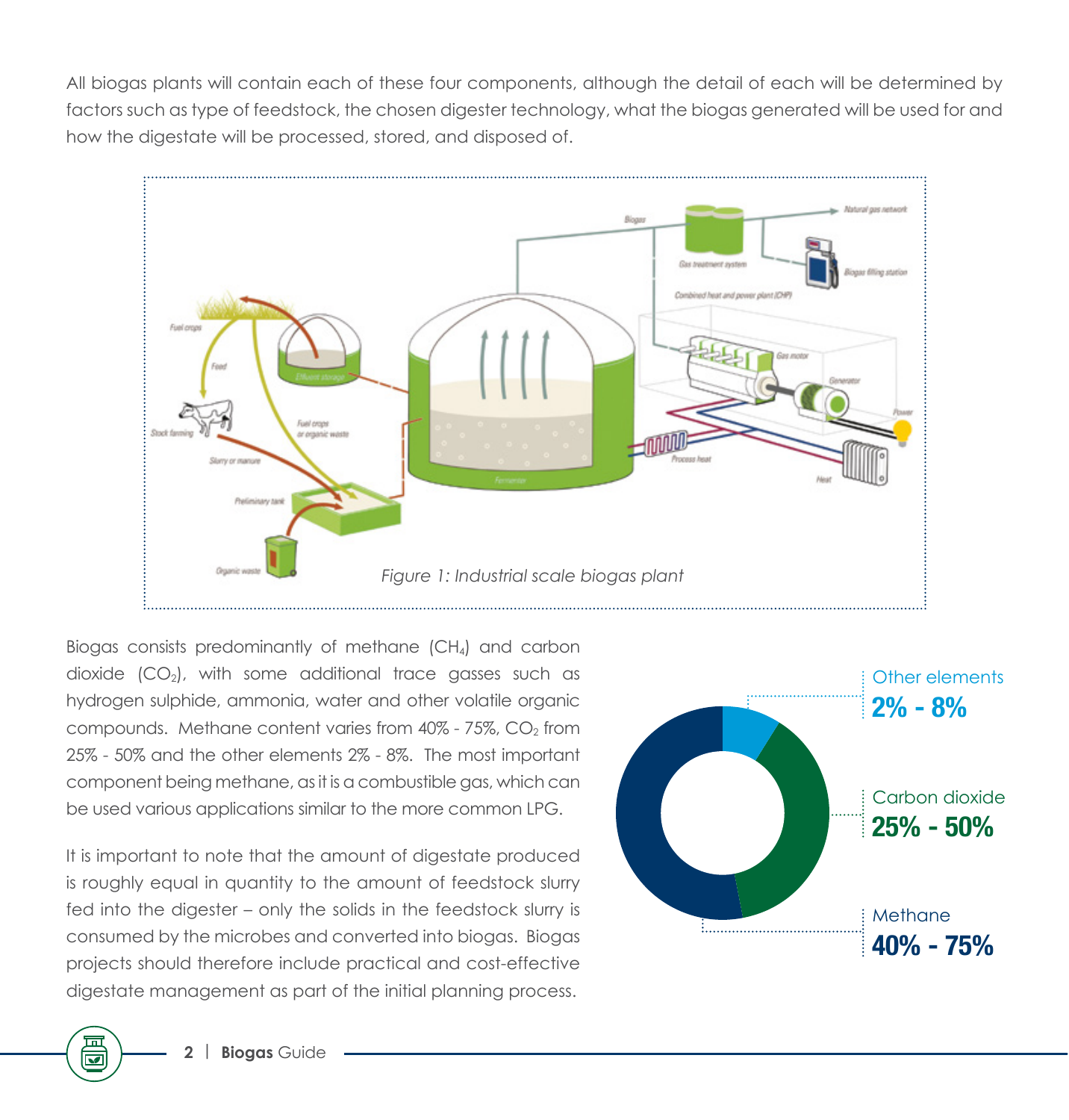#### **3. What are the main benefits associated with the development of biogas projects?**

A biogas plant, whether on a small or large industrial scale, contributes favorably to environmental sustainability. It converts what is potentially an environmentally hazardous waste material to biogas as a renewable energy source and creates an organic fertilizer as a waste product. By capturing and combusting the biogas, methane (which would have entered the atmosphere from where material was decomposing) is effectively prevented from entering the atmosphere and thus contributes towards carbon mitigation. Methane is 22-30 times more harmful as a greenhouse gas when compared to  $CO<sub>2</sub>$ .

Biogas plants further contributes towards environmental sustainability by diverting organic waste from going to landfill. Landfill space in South Africa is running out and municipalities such as the City of Cape Town have banned organic waste from being landfilled from 2027 starting with a 50% reduction in 2022. A large biogas industry could significantly contribute towards achieving sustainability goals for a country on a national level through sustainable waste management and carbon mitigation.

Many governments support the development of their biogas industries by providing grants, rebates and other forms of incentives for the benefits mentioned above. Such forms of support were critical in the development of all the major biogas industries around the world in countries such as China, Germany, Denmark, the USA and others. Support is critical for both industrial scale projects, as well as for the development of rural and domestic digester installations.

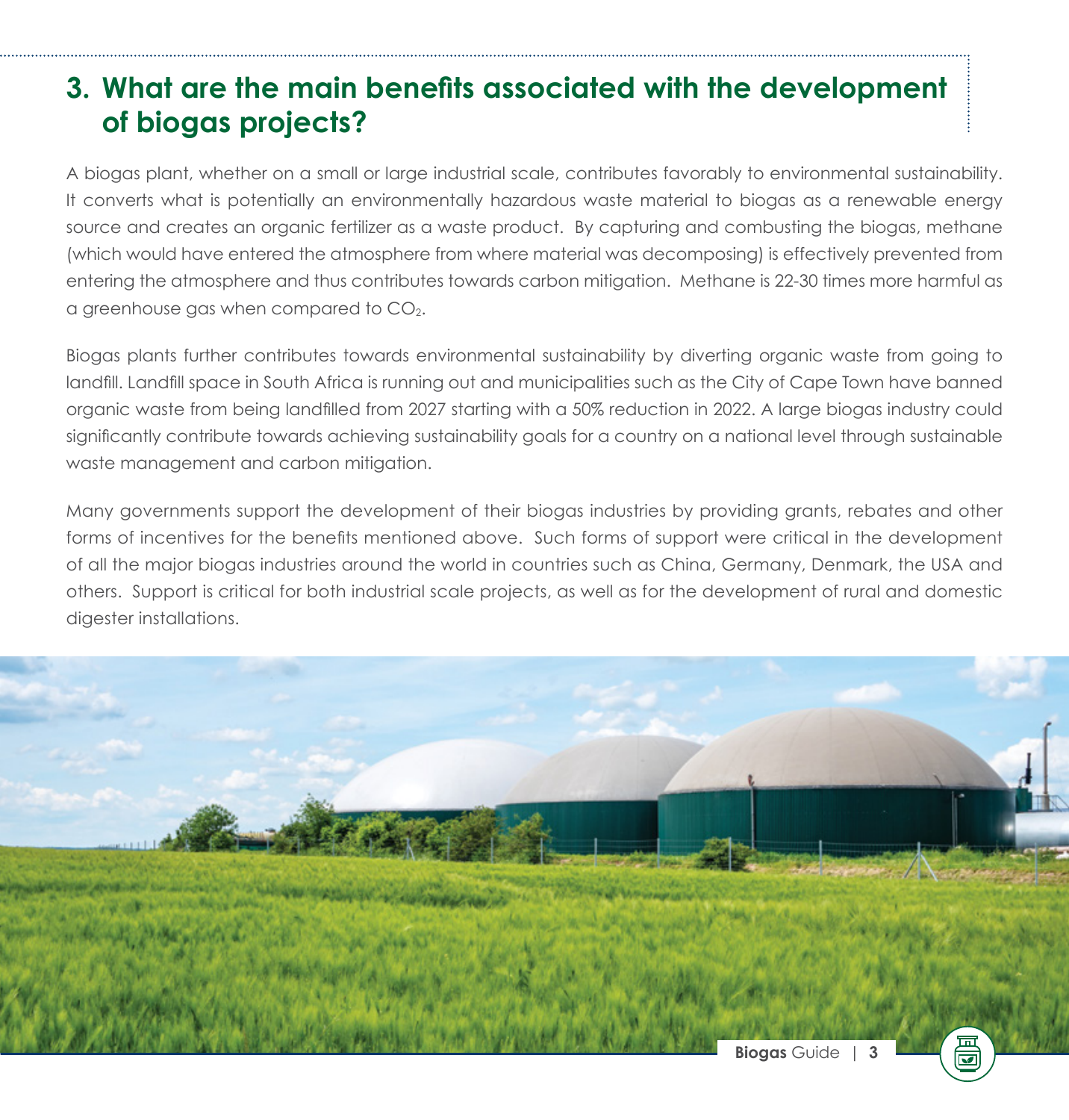### **4. General approach in developing a project**

The development of a successful biogas project depends on addressing several complex questions such as feedstock, biogas utilization, off-take agreements, digestate management, regulatory requirements, and financial viability indicators amongst others. Failure in any of these factors could render a biogas project not- feasible.

The most important component when developing a biogas project is the type and amount of suitable organic waste (feedstock) which could be secured on a continuous basis. The type and amount of waste would determine the size of the digester, the amount of biogas which could potentially be produced and ultimately the cost of the plant. These factors combined will determine the "first pass" viability of the project, both in terms of the direct financial return on investment, as well as the combined benefits the biogas plant would contribute towards the overall viability of the project.

Biogas projects requires significant capital investment and most financiers and/or investors would require a certain minimum return on investment (ROI). Projected income is normally primarily dependent on the sale of the energy derived from the biogas produced. This could be in the form of partial replacement of existing sources of energy (electricity, coal, diesel, LPG, etc.) or selling off-site to a third party. In some select instances income could be derived from the benefits associated with digestate as a fertilizer.

The deferred disposal cost of waste could contribute towards the financial viability of the biogas project since a biogas project processes waste on site which would normally incur a disposal cost if the waste was sent to landfill.

Other revenue streams that are not fully defined yet and should only be considered as a bonus benefit (not relied on as a primary revenue stream for the project) and includes possible indirect income that could be derived from carbon credits or by reducing carbon tax liability.

Proving overall viability for a biogas project, from either direct financial viability or a combination of the additional benefits associated with the development of a biogas plant, remains a challenge, especially where little or no financial incentives or support is available. A detailed feasibility study is essential before embarking on any biogas project.

In countries where financial incentives are available, it is generally not such a challenge to achieve an acceptable ROI, but this becomes a challenge where no such support is available. The latter is the current situation in South Africa, where the viability of biogas projects would need to rely entirely on the profit the project could show from the income generated by the plant.

The development of a biogas project depends on a host of variables, all of which could be critical in the final decision to proceed with the project.

帀  $\overline{\mathbf{v}}$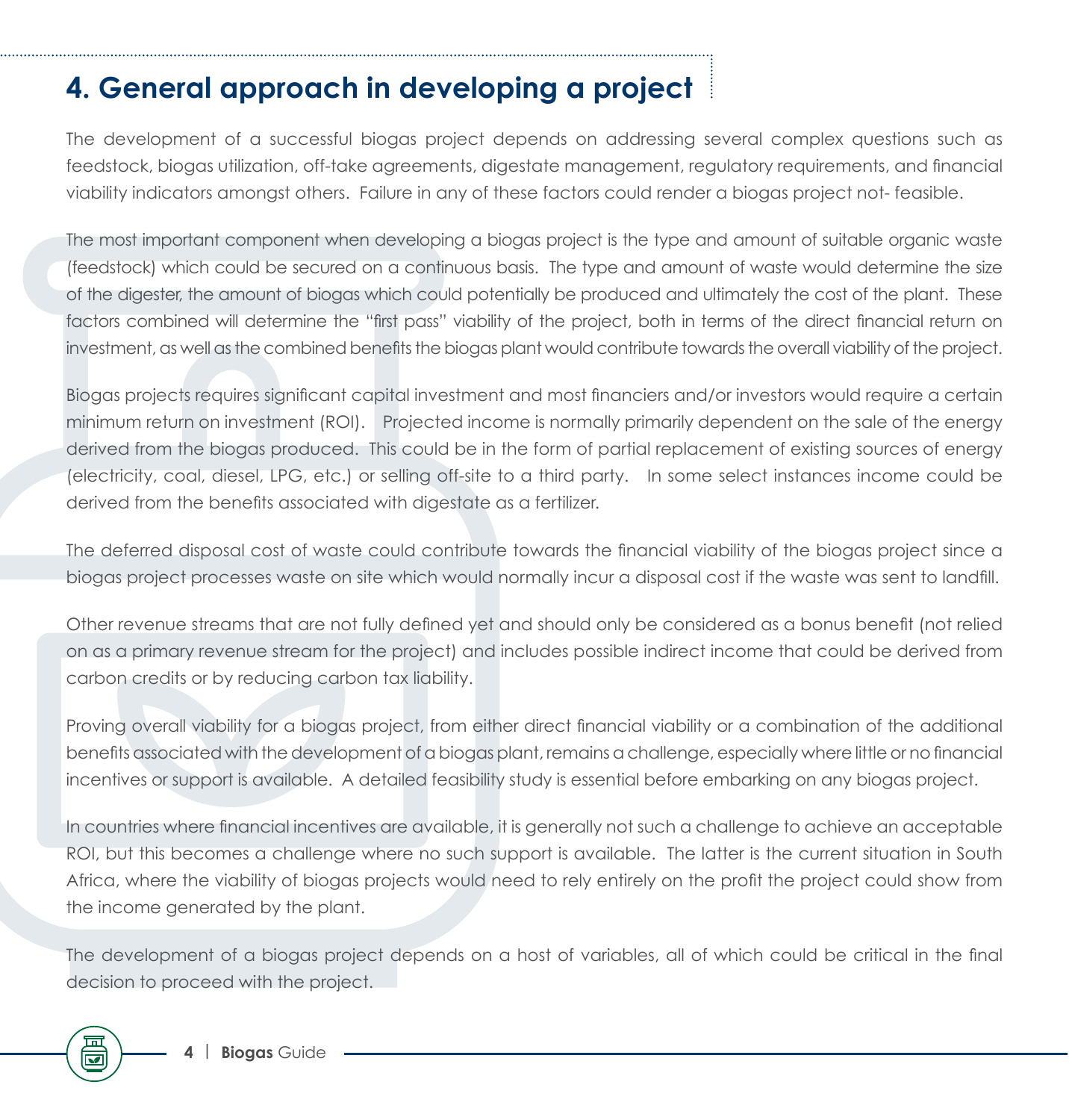The table below describes in essence the steps to follow in the development of a typical biogas project. The challenge is however that there is very little generic information about developing a biogas project and the steps identified should serve as a guideline only. The circumstances for each project would be unique and development parameters should be assessed on their own merits for each site.

| <b>Step</b> | <b>Activity</b>                        | <b>Description</b>                                                                                                                                                                                                                                                                                                 |
|-------------|----------------------------------------|--------------------------------------------------------------------------------------------------------------------------------------------------------------------------------------------------------------------------------------------------------------------------------------------------------------------|
|             | <b>Assess feedstock</b>                | Type, quantity, quality, availability, biogas yield potential.<br>Long term supply security (contractual agreement).                                                                                                                                                                                               |
| 2           | <b>Secure energy</b><br>off-take       | Electricity, heat, upgrade to biomethane or combination.<br>On-site use or scale to 3rd party (wheeling/off-take agreement).                                                                                                                                                                                       |
|             | Plan for digestate<br>management       | Practical and cost effective disposal.<br>Possible use as organic fertilizer.<br>Liquid/solid seperation.                                                                                                                                                                                                          |
|             | <b>Ensure regulatory</b><br>compliance | Environmental (EIA provcess).<br>Possible grid connection (Eskom and/or municipal).                                                                                                                                                                                                                                |
|             | <b>Plant design</b>                    | Simplified choice of technology (consider local lack of skilled operators<br>and high cost of maintenance).<br>Suitable for type and quantity of feedstock (differs from European).<br>Design for local conditions.                                                                                                |
| 6           | <b>Cost estimation</b>                 | Optimise plant cost to improve overall financial viability.<br>Research companies with relevant local and international experience to<br>assist with design and cost estimations.                                                                                                                                  |
|             | <b>Determine</b><br>project viability  | Define expectations of all stakeholders in terms of financial, as well as<br>overall project viability.<br>Determine project structure/ownership.<br>Contractual arrangements.                                                                                                                                     |
|             | Project<br>implementation              | Select suitably qualified and experienced contractor.<br>Underdtand commissioning challenges (need for inoculation, 6-9 months<br>required to stabilised AD process, no income during this phase).<br>Need for experienced and skilled operator.<br>Practical and contractual provision for long term maintenance. |

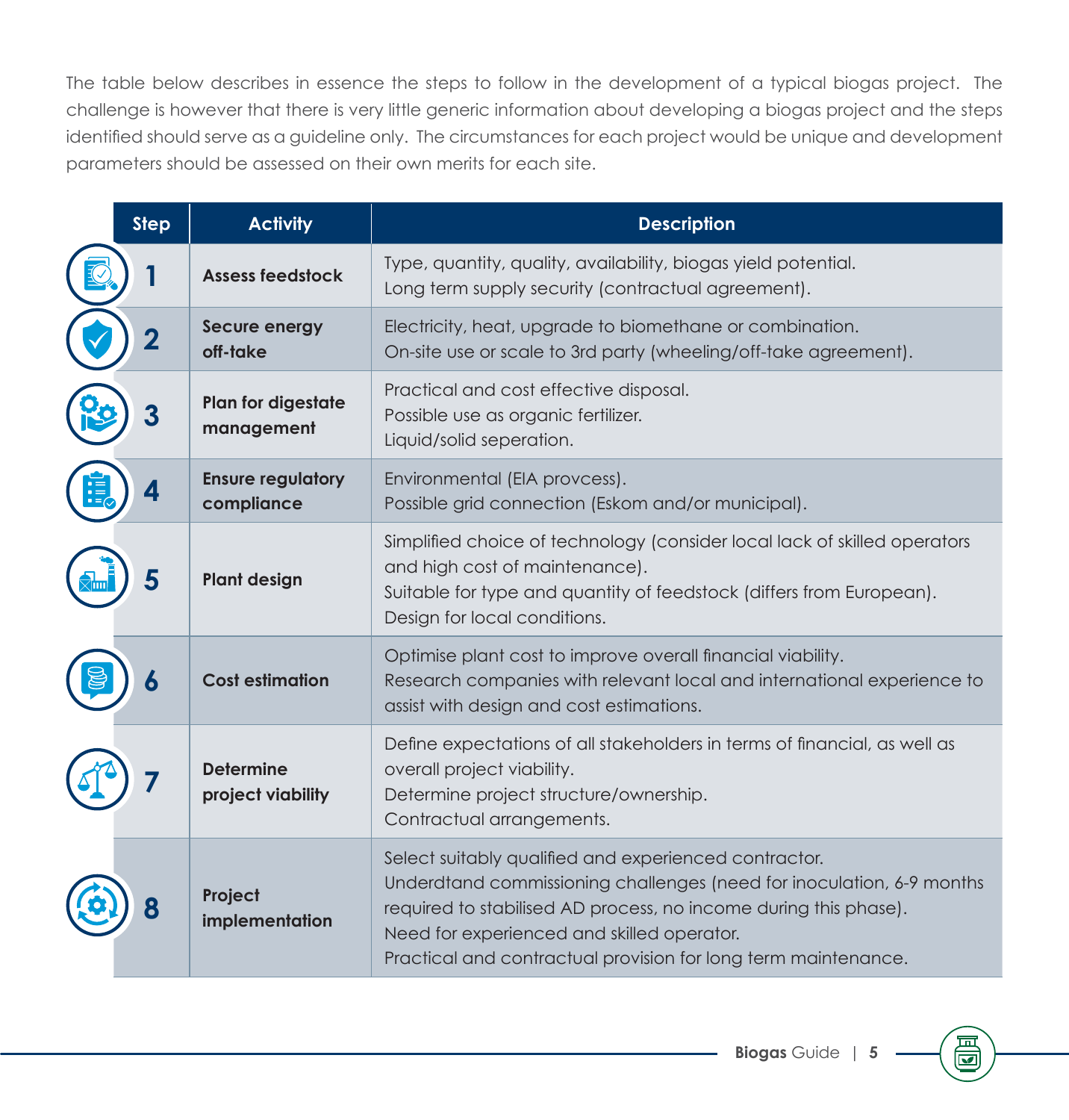

#### **5. Why is Biogas important and in which industries?**

South Africa has recently recommitted to reduce greenhouse gas emissions in terms of United Nations Framework Convention on Climate Change (UNFCCC) and its Paris Agreement (PA). The South African Nationally Determined Contributions (NDCs) were approved by Cabinet in March 2021. A reduced dependency on coal was identified as one of the primary means by which to achieve this.

The development of a large biogas industry in South Africa has the potential to not only contribute towards the generation of renewable energy and thus replacing coal, but also in achieving general sustainability goals set on a national level in terms of waste management, carbon mitigation, diversion from landfill and job creation within the green industry.

Biogas also has the advantage that it can be stored, which allows for energy usage during periods when other renewable energy sources such as Solar PV is not available (at night).

The best opportunities for the development of biogas projects are with industries generating large quantities of organic waste such as abattoirs, food processing plants and livestock farming (dairies, feedlots, piggeries, chicken farming). Municipalities also presents great opportunities at the wastewater treatment works (sewerage sludge), as well as processing the separated organic fraction of municipal solid waste (OFMSW).

 $\overline{\textbf{v}}$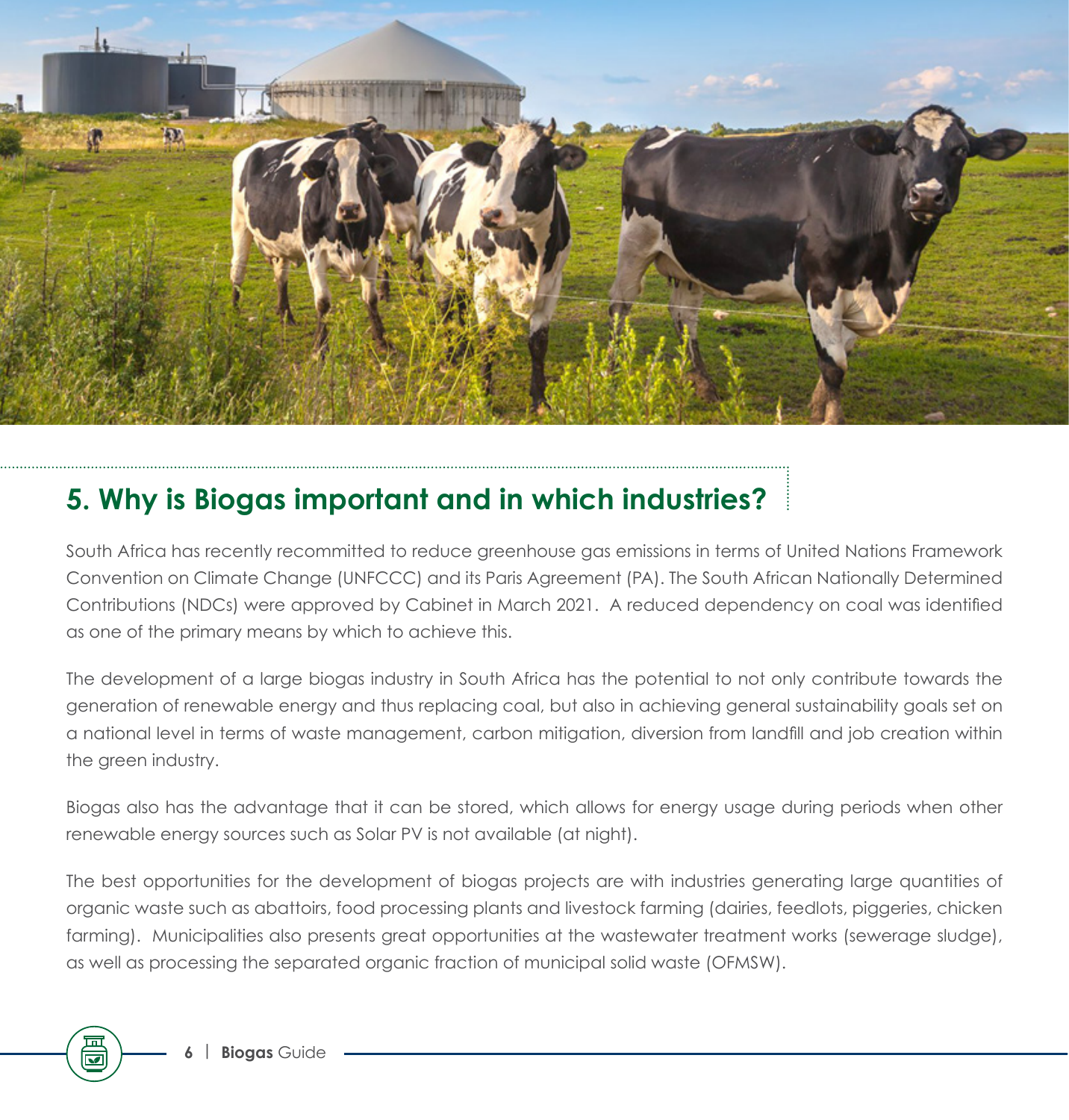

#### **6. Useful tools and Training**

A few calculation tools are available to assist with providing initial project parameters. These tools serve as a handy guide during the initial development phase but should not serve as the final design or cost estimation for the project. There are simply too many variables unique to each project, each of which could significantly affect the results produced by such tools.

- a) Global Methane Initiative: **https://www.globalmethane.org/resources/details.aspx?resourceid=5170**
- b) Biogas World: **https://www.biogasworld.com/biogas-calculations/**
- c) BioWatt: **https://biowatt.org/biogas-calculator/**
- d) KTLB: **https://daten.ktbl.de/biogas/startseite.do?zustandReq=1&selectedAction=showMona#start**
- e) Biogas substrate biogas yield potential: **https://www.lfl.bayern.de/iba/energie/049711/index.php**

The biogas industry is still in its early development stages and does not offer many training opportunities for either developers, financiers, or operators. The NCPC-SA has however recently developed a comprehensive set of accredited training courses which provides an excellent opportunity for interested parties to improve their understanding of all aspects of biogas, from understanding basic biogas principles, to the actual step by step development of a biogas project.

#### Courses include the following:

- **a) Biogas End User Course**
- **b) Biogas Expert Course**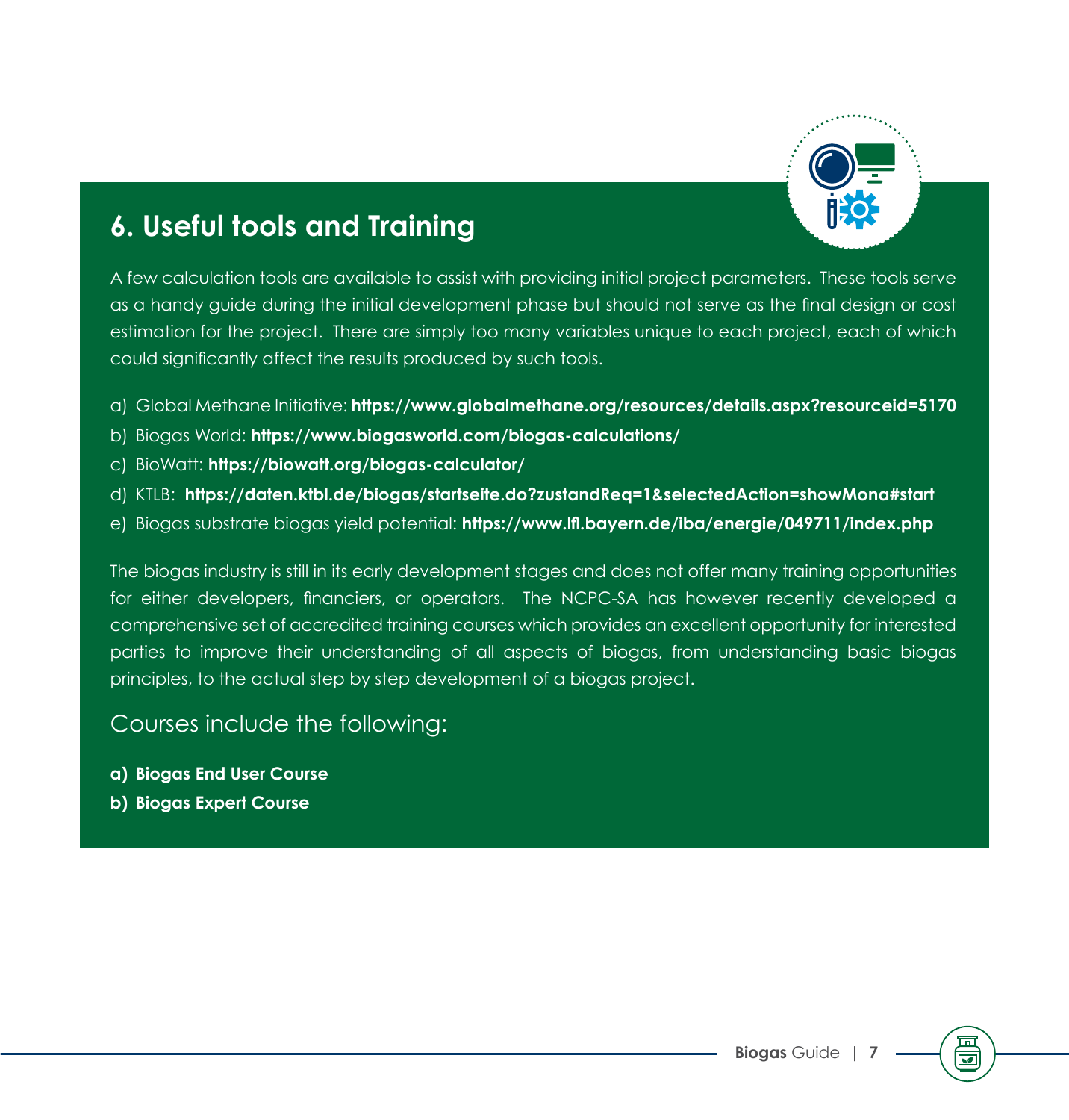|   | <b>Notes</b> |  |
|---|--------------|--|
|   |              |  |
|   |              |  |
|   |              |  |
|   |              |  |
|   |              |  |
|   |              |  |
|   |              |  |
|   |              |  |
|   |              |  |
|   |              |  |
|   |              |  |
|   |              |  |
|   |              |  |
|   |              |  |
|   |              |  |
|   |              |  |
| 高 |              |  |